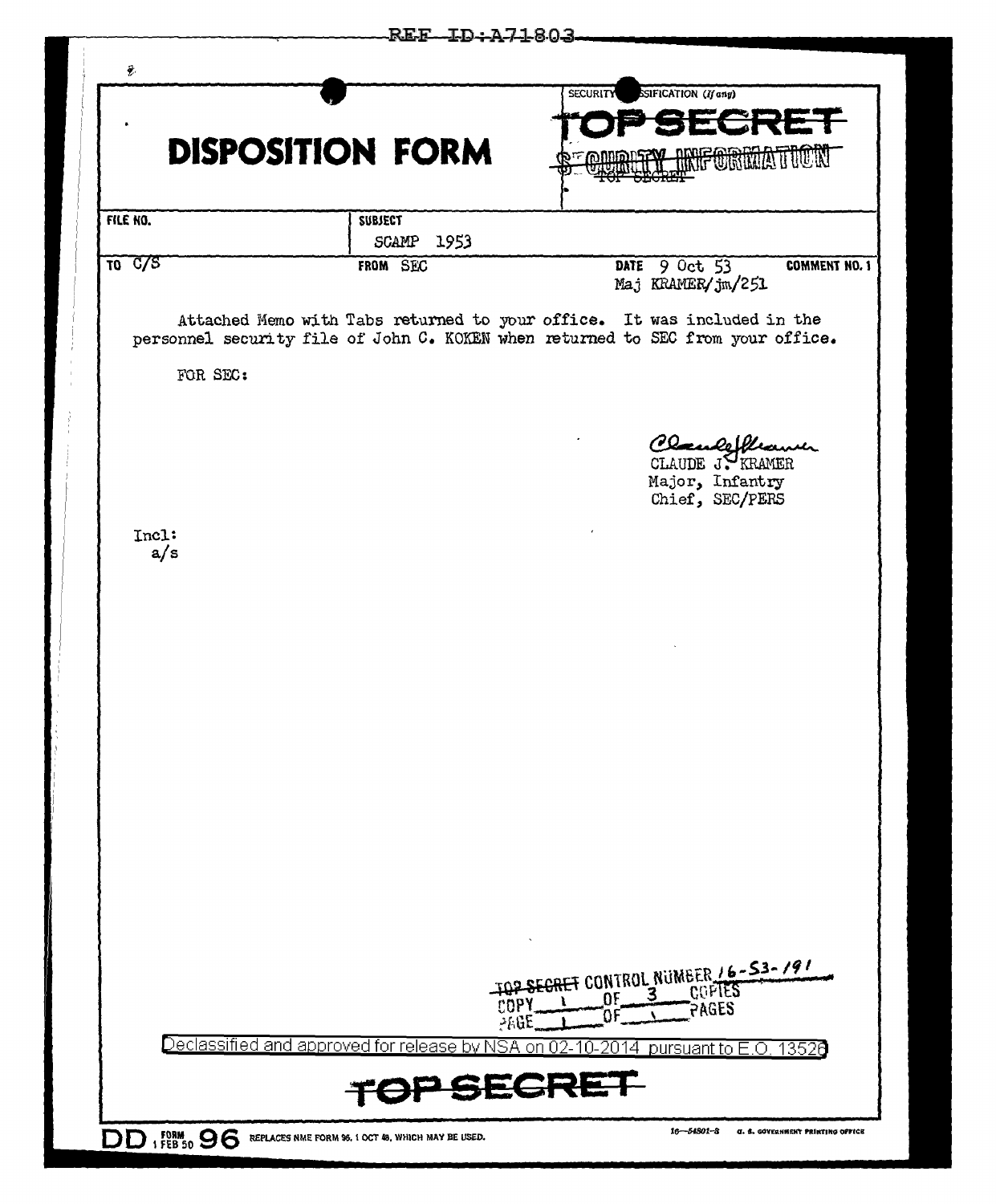$\sqrt{2\text{MSE}}$ 

SECRET <del>SECURITY</del> <del>INPORMATION</del>

MAY 18 1953

SCAMP

MEMORANDUM FOR GENERAL CANINE

#### SUBJECT: SCAMP 1953

1. a. The symposium of a Special Committee Advising on Mathematical Problems (SCAMP) was initiated in 1952 at the suggestion of the Armed Forces Security Agency Special Cryptologic Advisory Group (SCAG). It was held at the National Bureau of Standards, Institute for Numerical Analysis (INA), Los Angeles, California, during July and August 1952. It was attended by eight non-NSA mathematicians for the entire time and six others for part of the time. Fifteen representatives of NSA also participated for short intervals. (Tab 1)

ID:A71803

b. Stated in most general terms, the fundamental objective of SCAMP is to investigate mathematical techniques potentially applicable to cryptology; the most important immediate objective in 1952 was the study of finite projective planes. One of the principal purposes of SCAMP 1953 is to develop new mathematical techniques applicable to problems of discrete analysis. Some of the major problems in this field relate to high-grade wired-wheel cipher machines. One line of emphasis at SCAMP will be aimed at developing techniques for successful attacks. on machines of this type.

c. Mathematicians and high-speed computing machines are required to implement this program. Since the INA has adequate machines and suitable office space for mathematicians, and since Los Angeles has been a focal point for mathematicians desiring to do applied research during the summers, it was selected as the site for SCAMP 1952. In addition, the Institute has experts in the field of discrete analysis who will contribute to the objectives of SCAMP. No comparable location exists in the Department of Defense or in private industry.

d. The fiscal arrangements for the 1952 symposium were made through the National Bureau of Standards, Department of Commerce, by the Office of Naval Research, on behalf of the Director, AFSA. The total cost of the 1952 symposium was \$37,197, including \$8352 for travel. AFSA R&D funds were used for this purpose. (Tab 2)

2. a. Upon the recommendation of certain of the chief participants in the 1952 symposium, the Director, National Security Agency decided to hold a second symposium in 1953.

b. Planning for SCAMP 1953 began in October 1953, with the cooperation of ONR, the INA, and the Mathematics Department of UCLA. On 23 April 1953 the Director. NSA sent the Chief of Naval Research a letter stating that the estimated cost of SCAMP 1953 was \$70,000, which was considered reasonable, and that funds in that amount were being transferred by Military Interdepartmental Purchase Request. The cost of travel and other incidental expense will bring the total estimated cost of SCAMP for 1953 to about  $$75,000.$  (See Tab 2)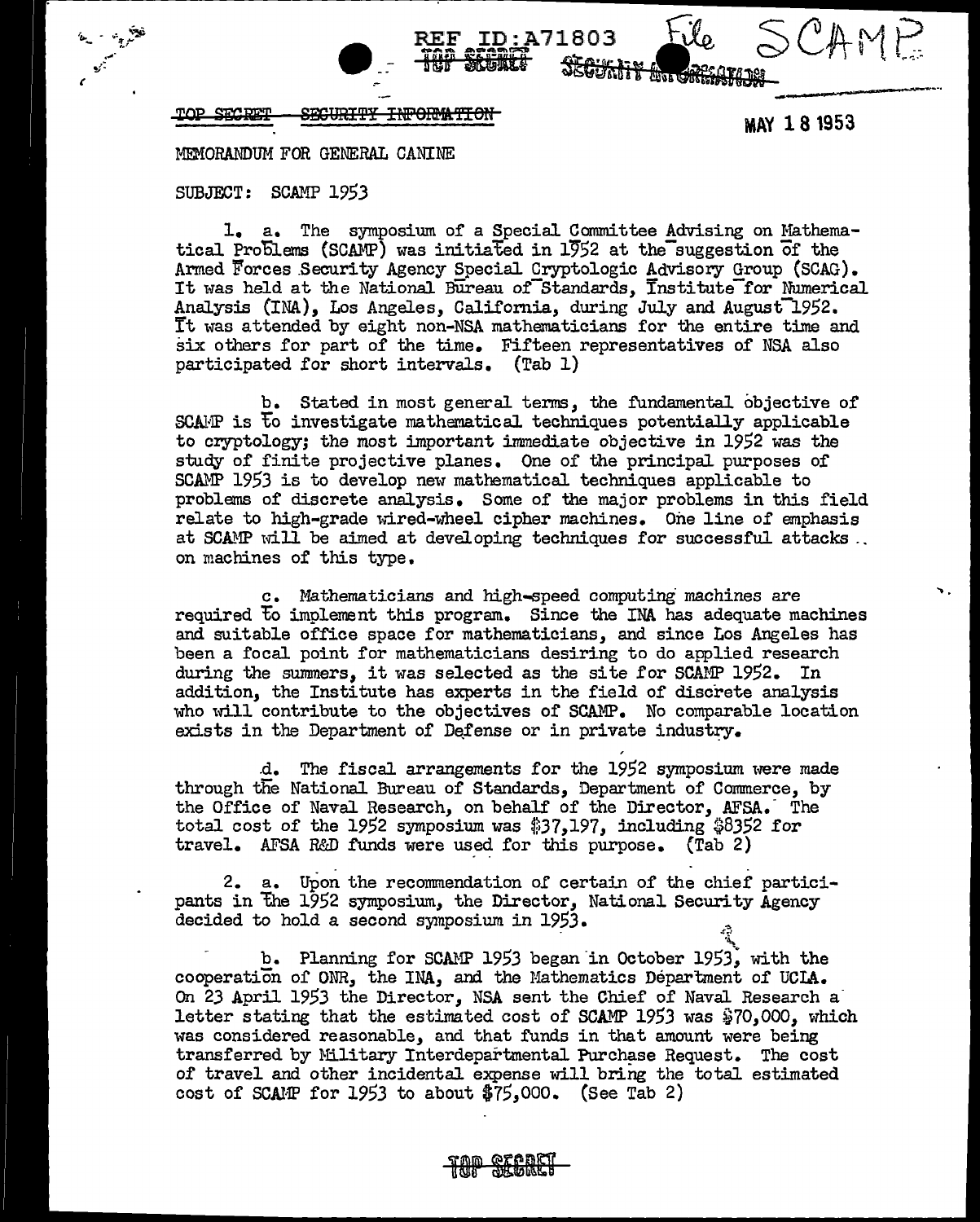

•- ' ~ **·'!c** 

**TOP 5!t:m!:T** 18 May 1953

Subject: SCAMP 1953

c. Early in 1953, question was raised as to whether the recently promulgated Presidential Directive aiming toward a reduction in the number of Government employees affected the SCAMP program. The Director, NSA sent a letter to the Secretary of Commerce, dated 2 March 1953, requesting a favorable interpretation of the Presidential Directive so that the SCAMP program could be carried out as planned. On 23 March 1953; the reply, signed by Mr. Sheaffer, Acting Secretary of Commerce, was in the affirmative. (Tab 3)

• REF ID:A71803 **HOO TELL** 

d. On 22 April 1953, Dr. Campaigne addressed a letter to the appropriate division of ONR, requesting a transfer of funds to the Bureau of Standards, for the purpose of holding the SCAMP 1953 meeting again at the INA, it having turned out to be unpracticable to hold it elsewhere.  $(Tab 4)$ 

e. On 4 April 1953, a memorandum from the Under Secretary of Defense, Mr. Kyes, to the Secretaries of the three Services and the Chairman, RDB required that specific approval of the SecDef be obtained for the transfer of R&D funds to other government agencies. (Tab 5) On 29 April 1953, the Chairman, RDB, issued a memorandum setting forth procedure to be followed in submitting requests for such approval. (Tab  $6)$ 

f. The Chief of Naval Research sent his request on 7 May 1953 to the Navy Comptroller via the Chief of Naval Operations. (Tab 7) It is understood that the Navy Comptroller has sent the request to the Secretary of the Navy, who is to forward it to the Chairman, RDB. At this writing the request is on its way to the Secretary of the Navy.

*3.* I recommend that you place this case personally before Hr. Kyes without waiting for the letter referred to in subparagraph 2f above to reach him via the normal channels. If we wait until the letter arrives, it may be too late, even if favorable, to go through with the program. On the other hand, if Mr. Kyes should withhold approval, there would still be time to avail ourselves of Prof. Robertson's offer to let us use facilities at CalTech. Even though the latter will not be nearly as favorable as those at INA, we would at least have done our best to keep faith with the eminent mathematicians whom we solicited to attend SCAMP 1953 and who have already made arrangements therefor.

William <del>I. I</del>nedway

7 Incls: Tabs 1 thru 7

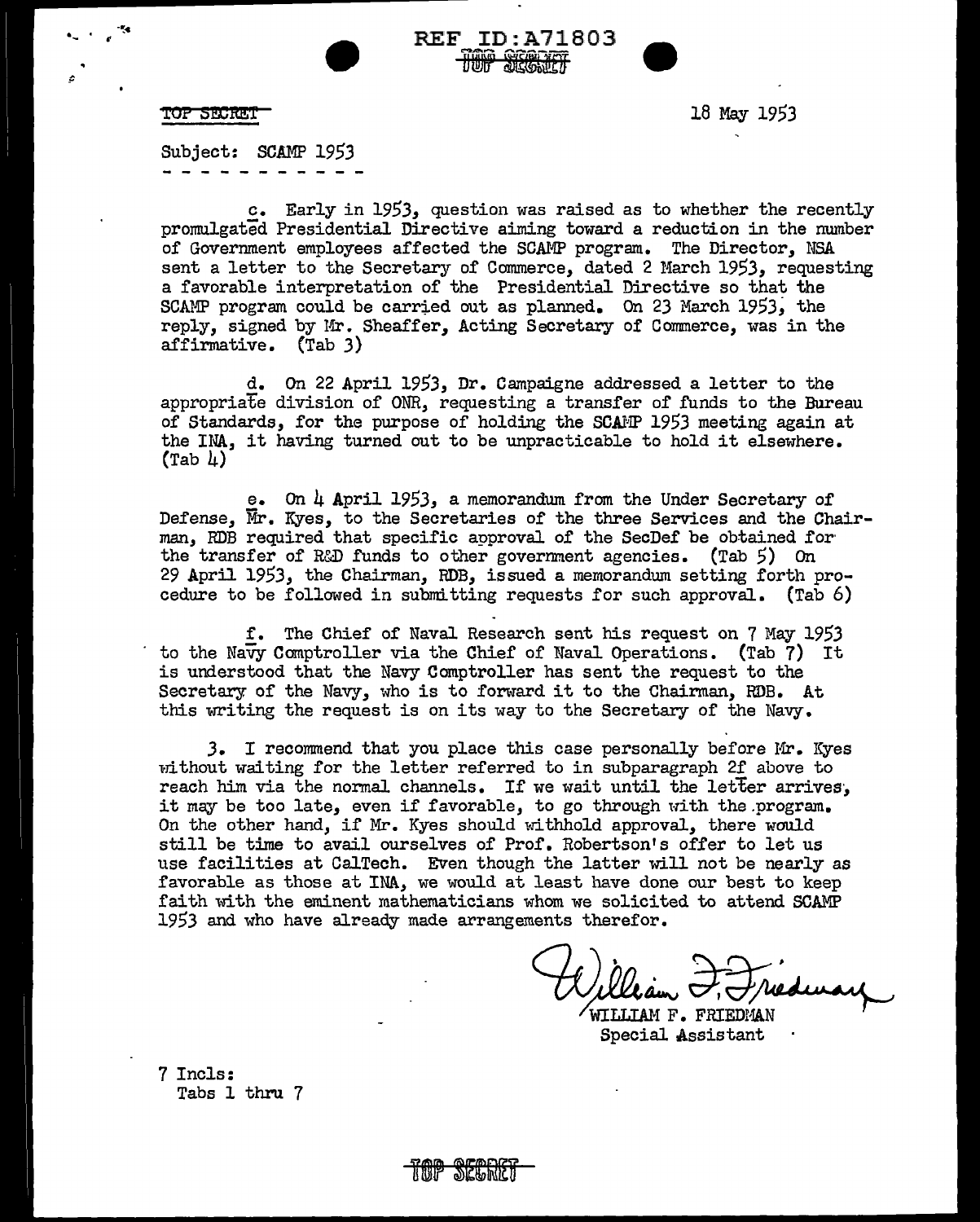# REF ID:A71803 ...

#### Non-NSA Participants at SCAMP - 1952

A. Adrian Albert, Professor, University of Chicago Truman Botts, Assistant Professor, University of Virginia Stewart s. Cairns, Professor and Head of Department, University of Illinois Dick Wick Hall, Professor, University of Maryland Eugene H. Hanson, Professor and Head of Department, North Texas State College G. A. Hedlund, Professor and Chairman of Department, Yale University John c. Koken, Reeearch Assistant, University of Illinois Richard A. Leibler, Sandia Corporation, Albuquerque, N. Mexico Lowell J. Paige, Assistant Professor, University of California A. E. Roberts, Jr., Engineering Research Associates Donald C. Spencer, Professor, Princeton University c. *B.* Tompkins, Principal. Investigator, Logistics Research Project, George Washington University James A. Ward, Professor, University of Kentucky Charles Wexler, Professor, Arizona State College

 $TAB1$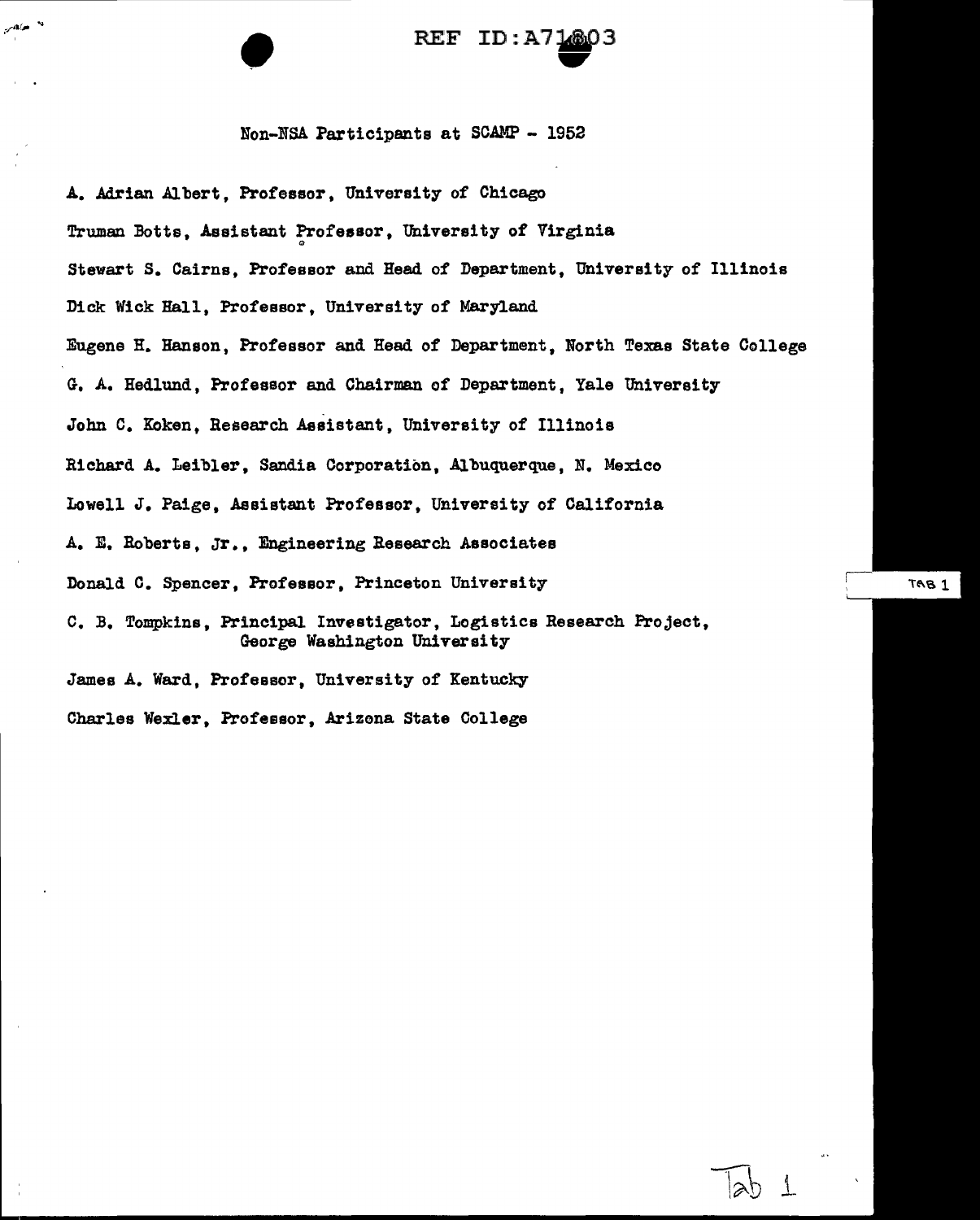# NSA Participants at SCAMP - 1952

# Military

LTJG Patrick P. Billingsley LCilR Andrew M. Gleason LCDR Marshall M. Hall, Jr. CDR D. D. Miller NSA-34

الأنهاض الع

Ĥ.

#### Civilian

| Charles Bostick       | <b>NSA-206</b> |
|-----------------------|----------------|
| Mrs. Jane Brewer      | 412            |
| Dr. H. H. Campaigne   | 34             |
| <b>Reed B. Dawson</b> | 34             |
| Dr. Daniel Dribin     | 206            |
| Dr. J. J. Eachus      | 35             |
| Dr. L. K. Frazer      | 206            |
| Dr. B. C. Getchell    | 206            |
| Dr. Arthur Levenson   | 206            |
| Dr. Robert H. Shaw    | 412            |
| William R. Smith      | 206            |
| Mrs. Laura L. Walters | 34             |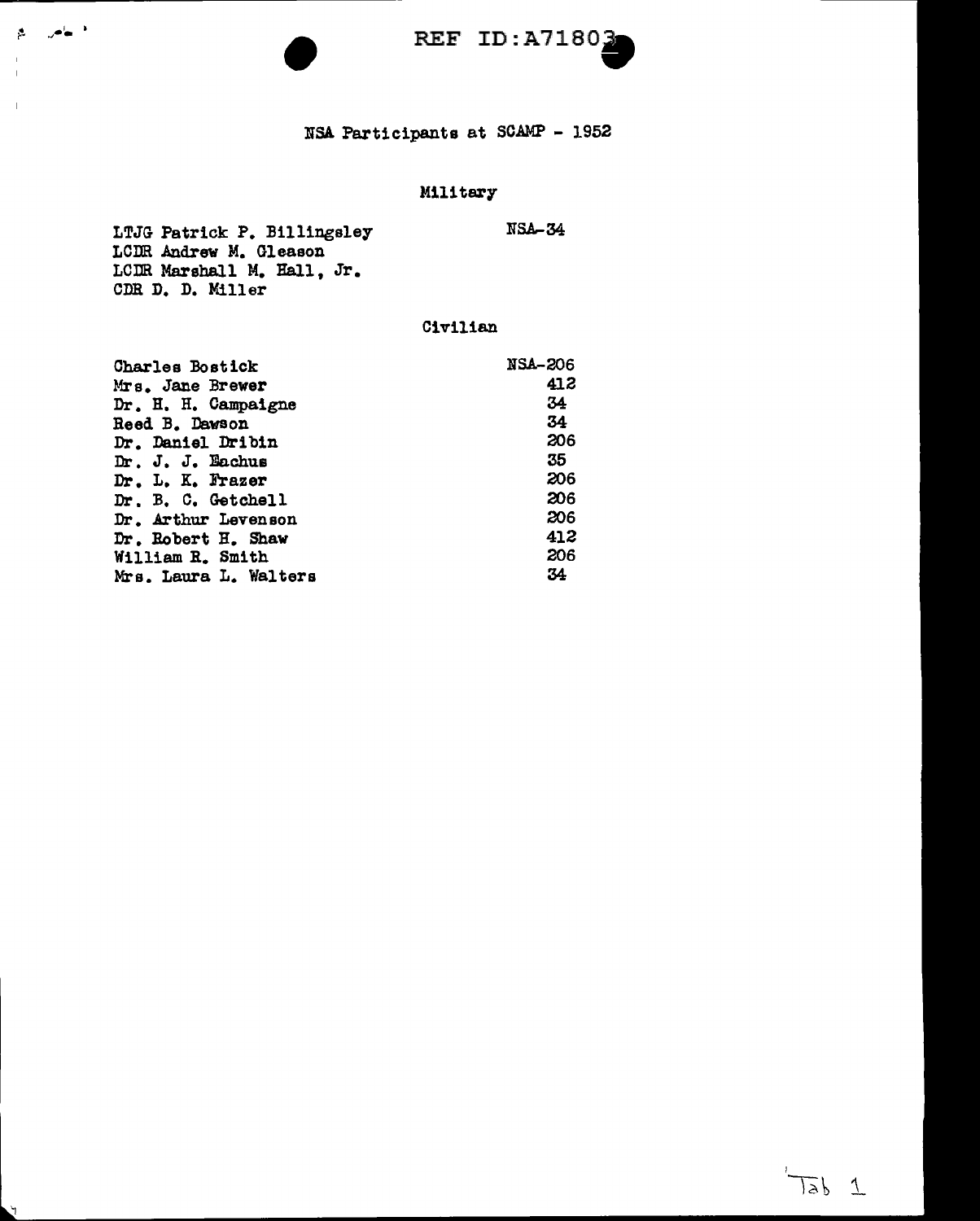**• REF ID:A71803** 

<u>DECERMENT DE DI</u><br>LALO HUNGULO

# RESTRICTED SECURITY INFORMATION

13 May 1953

# ANALYSIS OF SCAMP COSTS

 $\cdot$ 

# Jul - Aug 1952 SYmposium

| Institute of Numerical Analysis - UCLA | \$25,000 |
|----------------------------------------|----------|
| University of Illinois                 | 3.845    |
| $R/D$ Travel                           | 3.914    |
| C/SEC Travel                           | 812      |
| PROD Travel                            | 3.626    |

Total

 $\ddot{\phantom{0}}$ 

 $\mathcal{F}_\mu$ 

 $\gamma_{\rm c}$  ,  $\beta$ 

\$37,197

 $\sim$   $\star$ 

#### $Jul - Aug 1953 Symposition$

| Institute of Numerical Analysis - UCLA<br>University of Illinois<br>$R/D$ Travel | $\bullet$ | \$70,000<br>1,454 | $3,932$ (est.) |
|----------------------------------------------------------------------------------|-----------|-------------------|----------------|
| Total                                                                            |           |                   | \$75,386       |

TAB<sub>2</sub>

 $\frac{1}{\sqrt{2}}$  ,  $\frac{1}{\sqrt{2}}$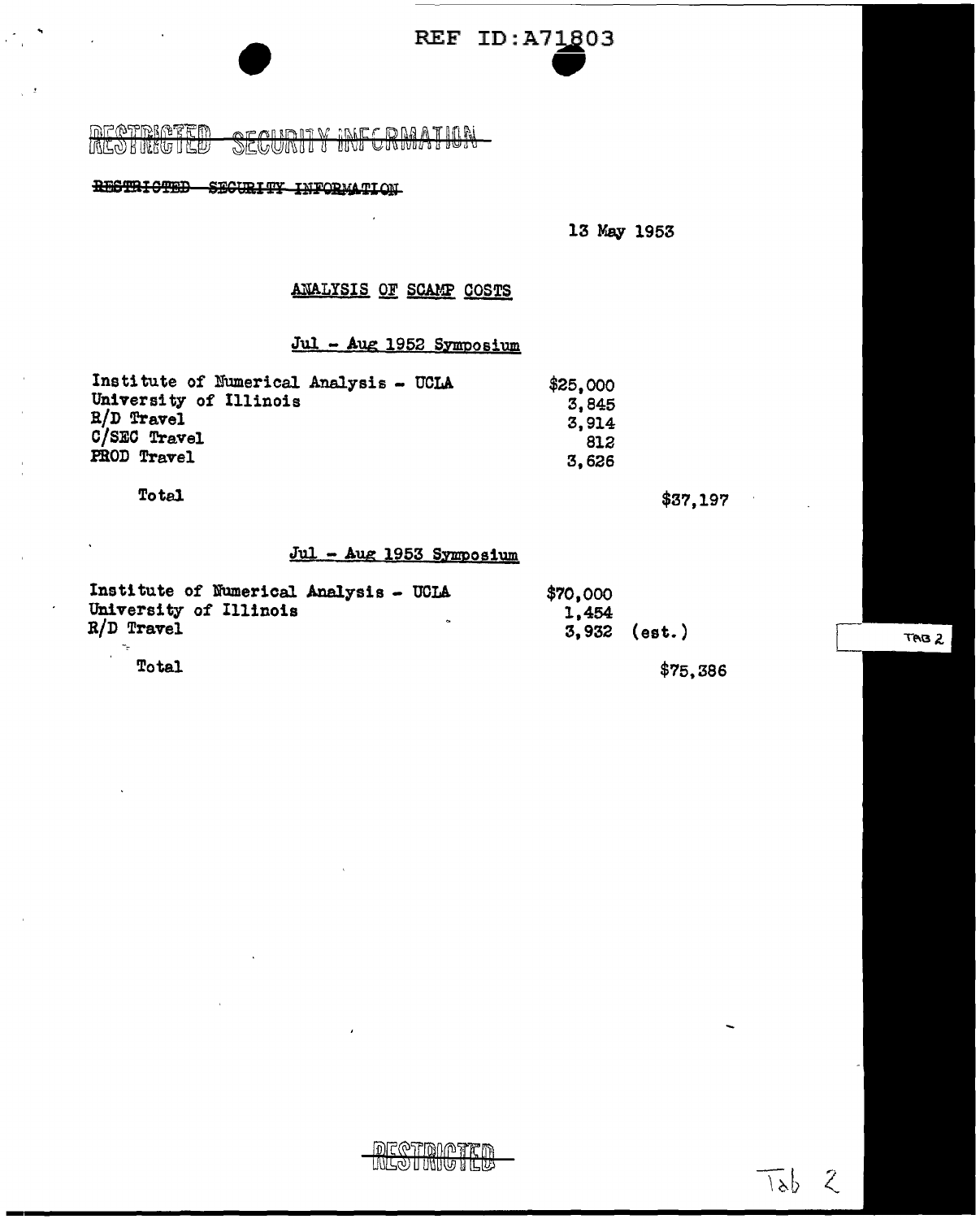

Serial 1475 1 April 1953

The Honorable

The Secretary of Connerce

 $\mathbf{A}$ 

Dear Ir. Secretary:

I wish to thank you for your letter of 23 March 1953, assuring us of your Department's cooperation in the conduct of our surrer symposium to be held in connection with the Hational Bureau f Standards in Los Angeles.

On the basis of your assurance we are proceeding with negotiations with your noninees, Dr. Franz L. Alt and Dr. C. B. Tomplans.

I should like to take this opportunity to thank you for the past and present cooperation of the Department of Connerce and of the Tatuoral Bureau of Standards in particular.

Sincerely.

/s/ Ralph J. Canime

THE J. CAILD Lieutenant deneral, WS Amy **Director** 

 $T_{AB}$  3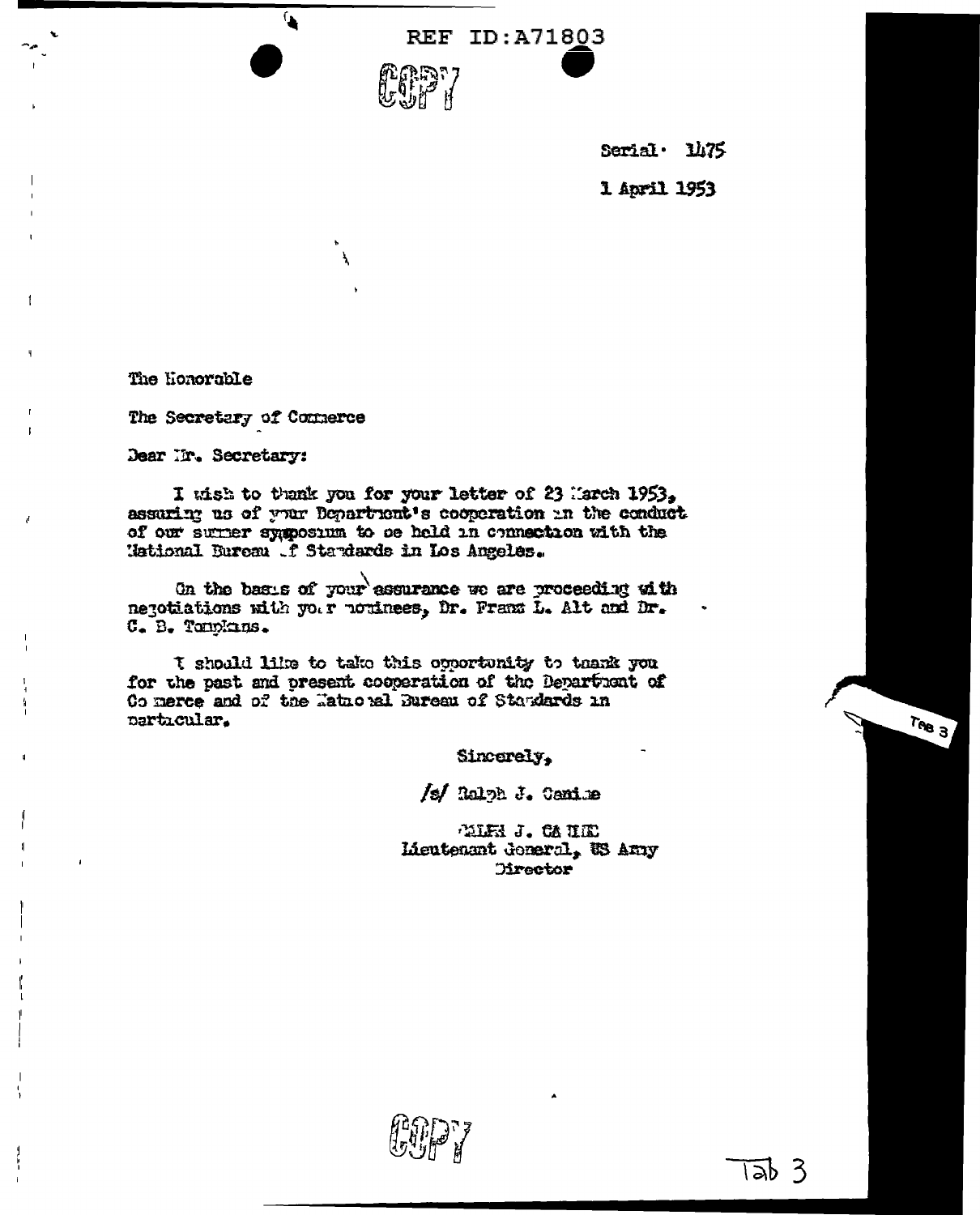| $\mathbf{r}_{\mathbf{D}}$ | :A7180 |  |  |
|---------------------------|--------|--|--|
| ょとって                      |        |  |  |
|                           | .Y 11  |  |  |

THE SECRETARY OF CO TERCE **WASHIT GTON 25** 

**REF** 

23 March 1953

Lieut. General Ralph J. Canine, USA Director, Jational Security Agency Vashington 25, D. C.

Dear General Canine:

Your letter of March 3 requested that the Department of Counerce authorize the temporary appointment by the National Bureau of Standards of approximately fifteen mathematicians in order to conduct a symposium this coming subject on certain problems of interest to the work of your agency. This Department will be pleased to cooperate with you on this program and will make the authorizations necessary to carry out the symposium as planned.

This realy was delayed pending clarification of the effect of some inneading personnel and acuinistrative changes in the Applied Hathematics Division of the National Bureau of Standards on the contenulated symposum. As a result of discussions between representatives of the National Bureau of Standards, the Office of Maval Research, and the Department's Security Control Officer, it was determined that the symposium could be carried out within the franework of the impending changes. Dr. Franz L. Alt, Acting Chnef of the Bureau's Applied Matheratics Division, will have general responsibility for the program in the Bureau's Washington office and Dr. C. B. Tompkins will have immediate responsibility for it at the los Angeles office.

Sincerely yours.

C. I. SHEAFFER Acting Secretary of Cornerce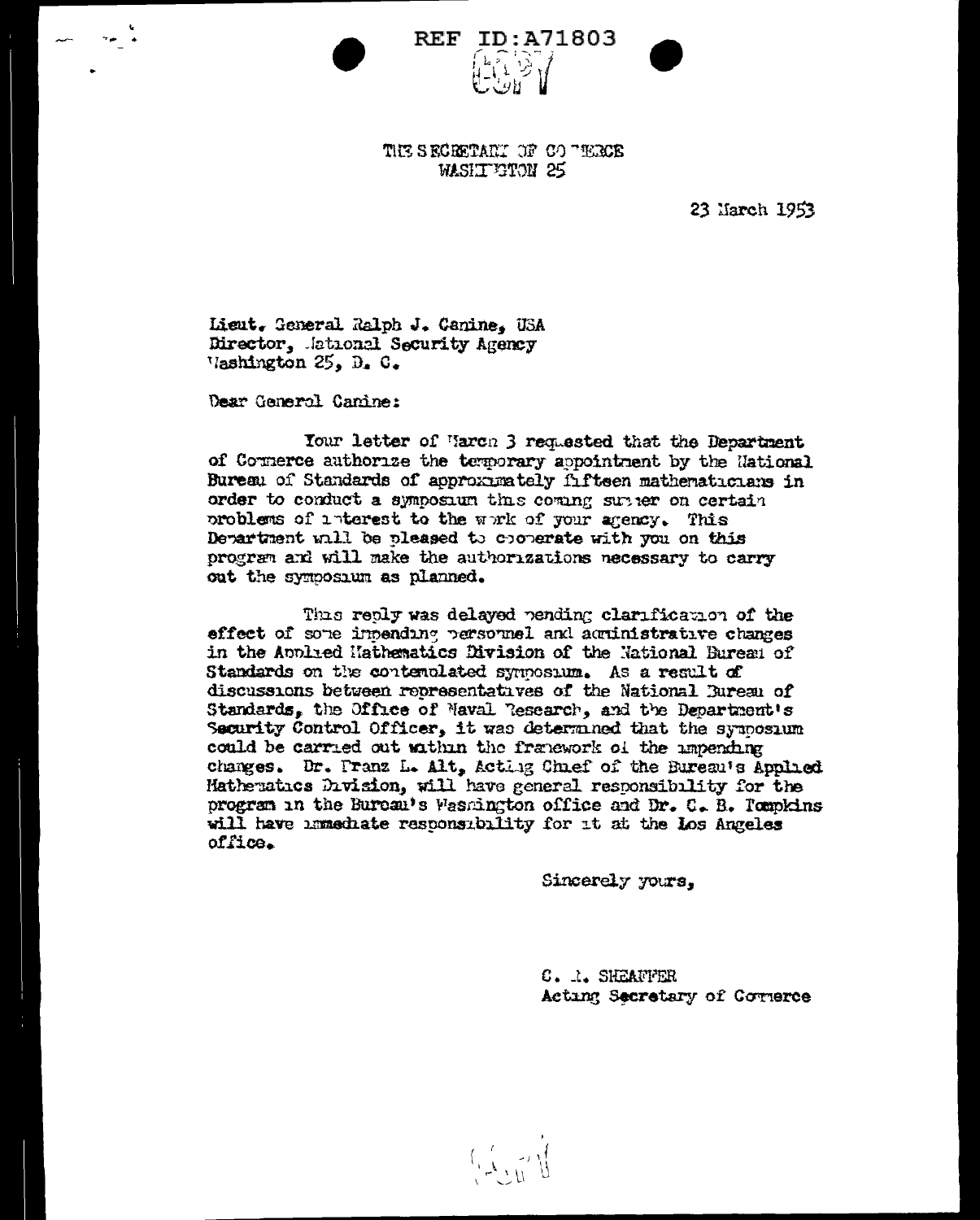Serial: 841  $\tau$  MAR  $^{\prime}$  1

The Honorable

The Secretary of Commerce

Dear Hr. Secretary:

The Director of your institute for Numerical Analysis has agreed to condust for me, during this coming summer, a symposium of mathematicians to study certain problems having an important bearing on my mission. Lacking preper answers to these problems. I will be handicapped in fulfilling that mission. The plan was to employ approximately fifteen scientists on temporary, excepted appoirtments for two months, and te use a few others obtained by other arrangements. Funds for this purpose have been cassitted to the Office of Naval Research, for transfer to the Rureau of Standards.

The recent Promidential Directive aiming toward a reduction in the number of Government employees has been interpreted in some quarters as constituting a bar to the holding of the symposium and this has raised questions causing difficulties in planning for the symposium. I understand that commitments had been made some months ago to a number of saientists, for summer appointments to the symposium. If any doubt as to the holding of the symposium this summer were to be expressed to the potential participants, many of the more desirable ones will obviously be inclined to make other plans without delay. Therefore, it is important that the doubt be resolved as soon as possible.

In my opinion the symposium as planned is well within the spirit of the Presidential Directive. It intends to use about fifteen saientists part time to answer basis questions which might otherwise require the full-time services of three or four mathematics specialists on permanent appointment. Noreover, had I contracted directly with a university for the condust of this symposium no such question would have arisen.

If you find that holding the symposium as outlined above is not excluded by the Presidential Directive, and will advise me accordingly, I will be in a position to proceed with making firm arrangements therefor with the Office of Naval Recearch and the Director of the Institute for Numerical Analysis. I feel that the success of the summer pregrem at the Institute for Numerical Analysis would be assured if the planning can be completed without delay.

Your assistance and prompt action will be much appreciated.

Sincerely,

RALPH J. CANINE Hajor General, U" Army Director

ii/R Attrched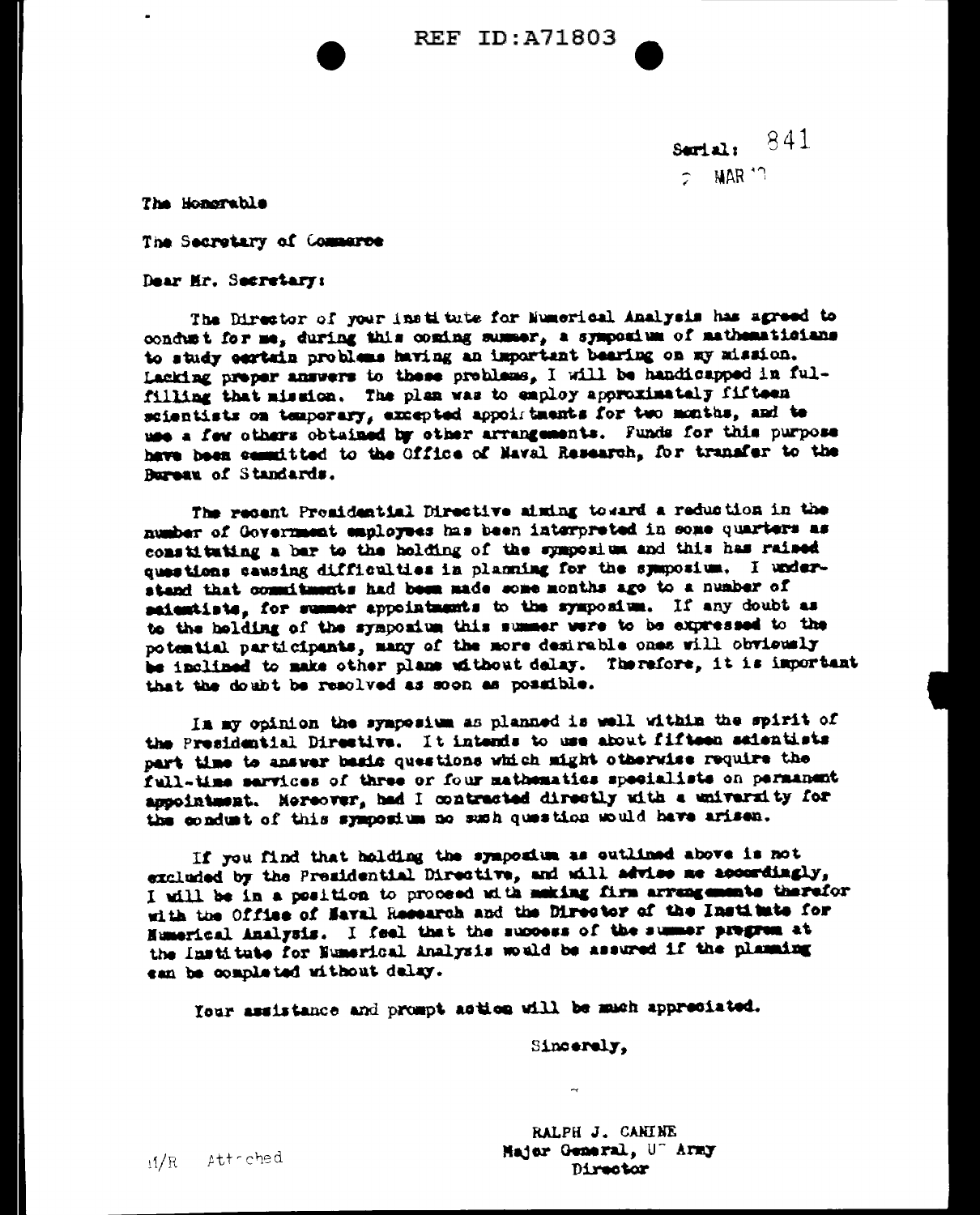Ltr to the Secretary of Commerce  $CC:  $AG$$  $C/3$  $R/D$  (Dr. Compaigne) +  $N$  Section

 $\mathbf{r}$ 

 $\bar{1}$ 

**d** 

M/R: We are requesting an interpretation of the Presidential Directive,<br>aiming toward reduction of Government employees, in regard to hiring participants for SCAMP this summer.

W. F. Friedman/S/ASST/60h93/27 Feb 53 - eby

Serial:  $841$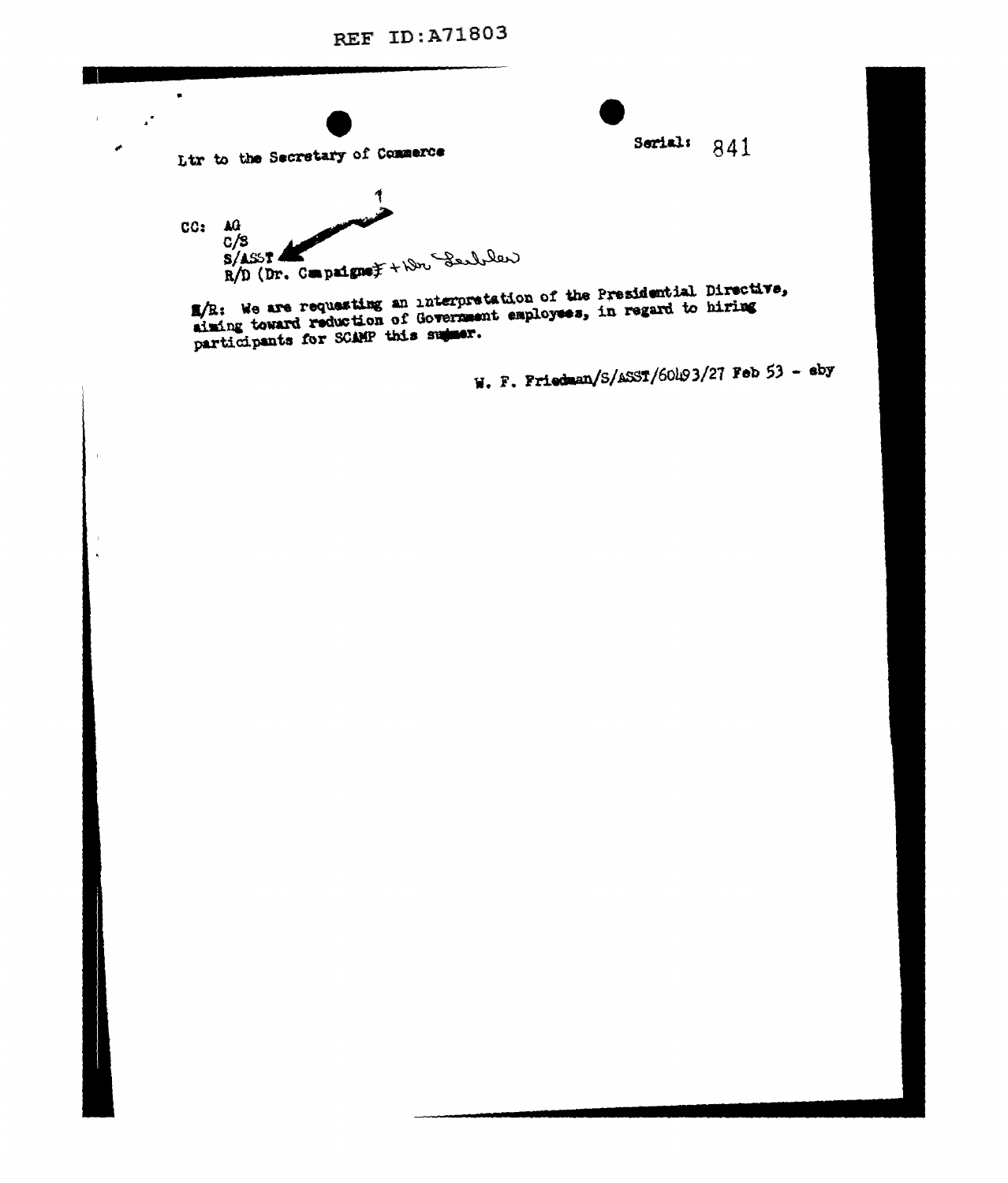$-37.257$ Serials  $22$  and  $22$ 

 $\mathbb{R}^2$  , and  $\mathbb{R}^2$ 

Mr. E. Smith **Computer Pranch** Methematics! Science Division Office of Naval Recoursh Department of the lines

Dear Mr. Smith;

The summer syncosium to be held at the Mational Bureau of Standards "mrtitute for Manerical Analysis in Les Angeles is intended to gather temether prominent mathematicians skilled in combinatory analysis for an intensive study of problems inportant to the Maticaal Security Agency. This Institute was selected as offering the best facilities and the greatest inducements to scientists to participate. The sympesium will terminate in September 1953.

A commiderable manker of capable mathematicians have agreed to come. The plans and arrangements sould not at this late date be altered by having another resility play hert. Exploratory inquiry to the University of California in Les Angeles (which could undertake this symposium with the least champs) elisited a megative; their administrative machinery sould not move in se short a time.

Therefore, the alternatives appear to be the Immittate for Remerical Analysis or no symposium. For this reason it is requested that this transfer of funds to the Bureau of Standards be mulbert sed.

Sincerely,

H. H. CANFAILES Asst, Chief for Research Office of Research and Development

| $\cot 30B \ll 1$ |                                    |
|------------------|------------------------------------|
| 3022             | H.H.CAMPAIGNE, $R/D$ , Ext 60320   |
| 3012             | Rm $17131 - v \ln - 22$ April 1953 |

**The 4<sup>4</sup>**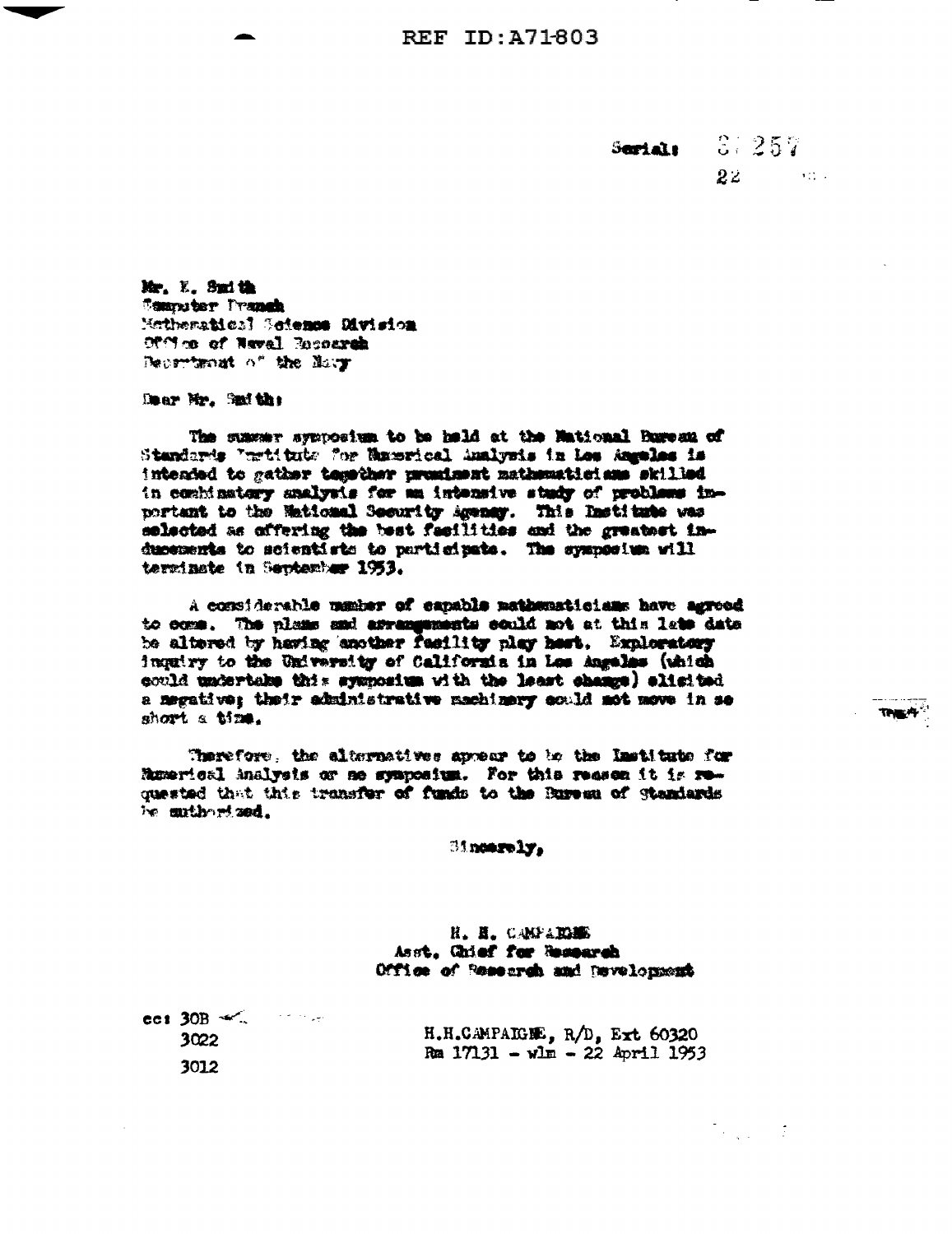CO

4 April 1953

MEMORANDUM FOR THE SECRETARY OF THE ARMY SECRETARY OF THE NAVY SECRETARY OF THE AIR FORCE CHAIREAN. RESEARCH AND DEVELOPMENT BOARD

SUBJECT: Rescarch and Devolopment Performed by Other Covernment Agencies.

Effective immediately no funds shall be obligated by any Department of Agency of the Department of defense for research and development to be performed by any government agency outside the Department of Defense without specific approval of the Secretary or Deputy Secretary of Defense.

This requirement for specific approval is in addition to existing requirements of the regulation approved by the Socretary of Defense under authority of 5 U.S.C. 181m and the Schedules of Programmed Obligations issued thereunder.

Each proposed obligation for which approval is requested will be supported by a brief but adequate descriptive justification and submitted to the Secretary of Defense via (1) the Chairman, Research and Development Board, and (2) the Assistant Secretary of Defense (Comptroller).

/s/ Rockr M. KYKS

ACTION COPY: UNDER SECY OF THE ARMY

INFO COPIES: s/army CHIEF OF STAFF

 $CC: WWB(2)$ **JVT** WSH RDR **ALL** 

TAB<sub>5</sub>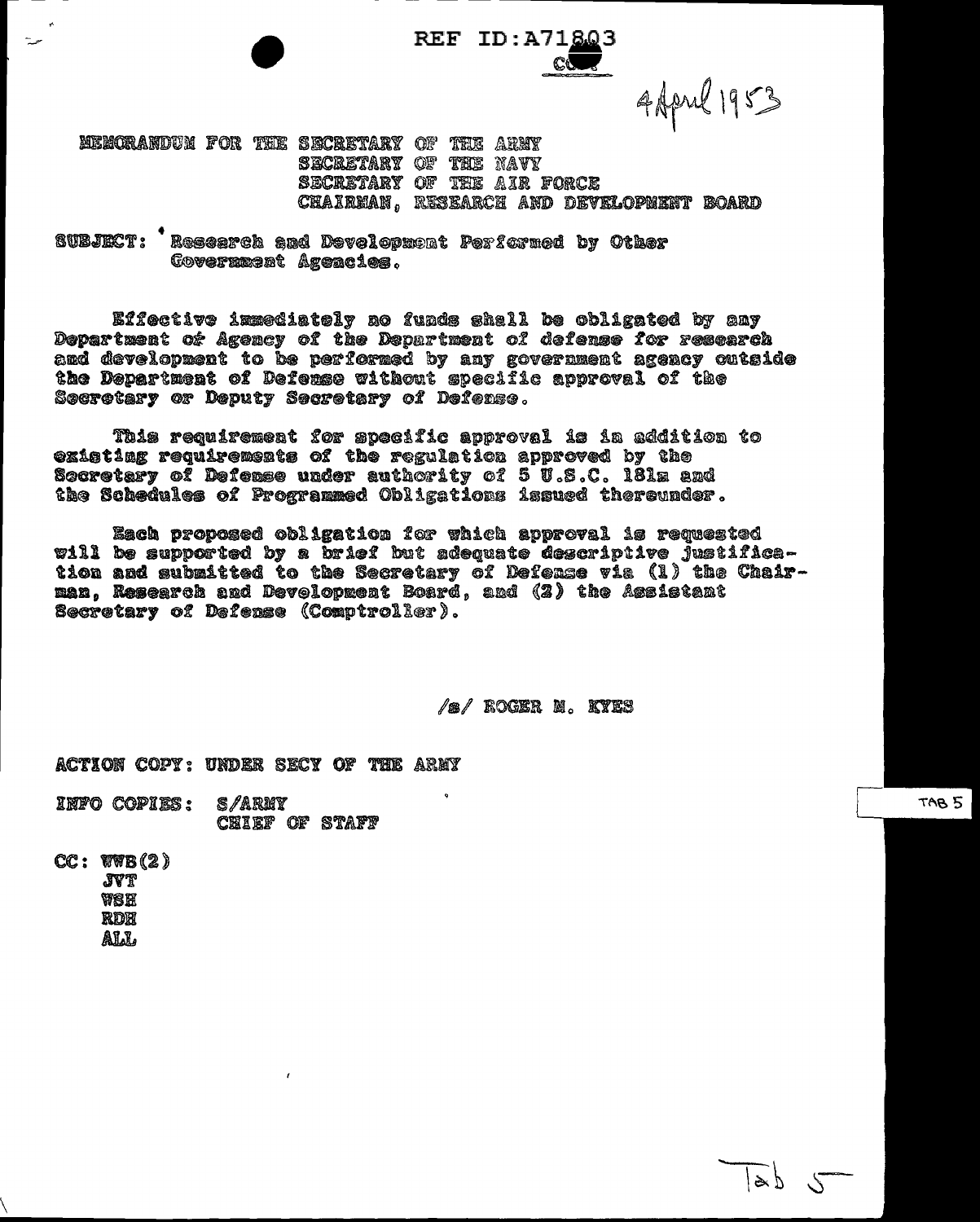$COF$ 

 $29$  Apr  $53$ 

RDB 106/40

F

MEMORANDUM FOR THE SECRETARY OF THE ARMY SECRETARY OF THE NAVY SECRETARY OF THE AIR FORCE

SUBJECT: Prodedure on Requests for Approval of Research and Development to be Performed by Other Government Agencies

1. Reference is made to the inclosed copy of memorandum from the Secretary of Defense dated 4 April 1953, subject, "Research and Development Performed by Other Government Agencies", which requires specific approval of the Secretary or Deputy Secretary of Defense before funds are obligated for research and development work with any government agency outside the Department of Defense.

2. To assist the Chairman, Research and Development Board, and the Assistant Secretary of Defense (Comptroller) in considering proposals, preliminary to making recommendations to the Secretary of Dafanse, it is requested that each proposal submitted for approval contain where appropriate the following information:

- a. Government agency involved, the amount to be obligated and the period of time for which the work will be financed. Indicate whether the amount covers a single job or if the amount is an increment of the funding of a continuing or long-range program. If the latter is the case identify briefly the total amounts involved for the current fiscal year and the probable duration of the arrangement.
- b. Title and project number of project or projects for which funds are to be obligated.
- c. Brief statement of the requirement and the work to be performed either as a single job or as a continuing program. Indicate whether the program is new or is one which has been in progress in previous fiscal years.
- d. Brief statement of (1) the reasons for selecting the subject government agency, (2) why Department of Defense facilities are not being used, and (3) why direct contracting with non-governmental agencies is not being used. Where applicable indicate why

TAB 6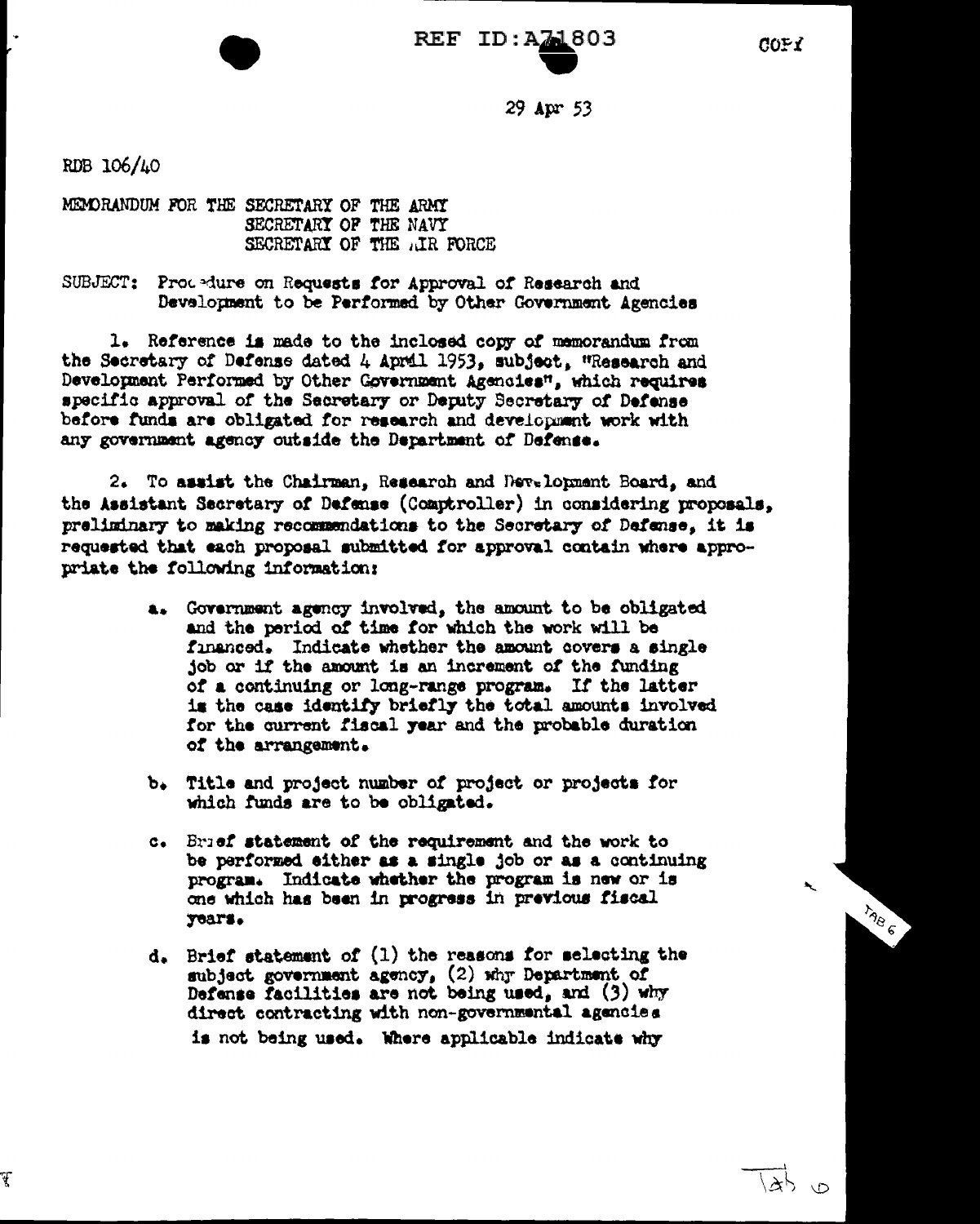

work is performed on a reimbursable basis rather than on a non-reimbursable basis if the desired work is closely allied with the assigned responsibilities of the subject government agency.

e. The approximate extent to which the work will be performed by the government agency and the approximate extent to which it will be subcontracted.

3. Proposals submitted in accordance with these instructions should be in quadruplicate.

> /s/Walter G. Whitman WALTER G. WHITMAN Chairman

1 Inclosure

cy Sec. Def. Memo 4 Apr. 53

Copies furnished:

Director, National Security Agency Chief, Armed Forces Special Weapons Project Director, Physical Security Equipment Agency Director. Armed Services Technical Information Agency

 $-2-$ 

 $\mathcal{L}$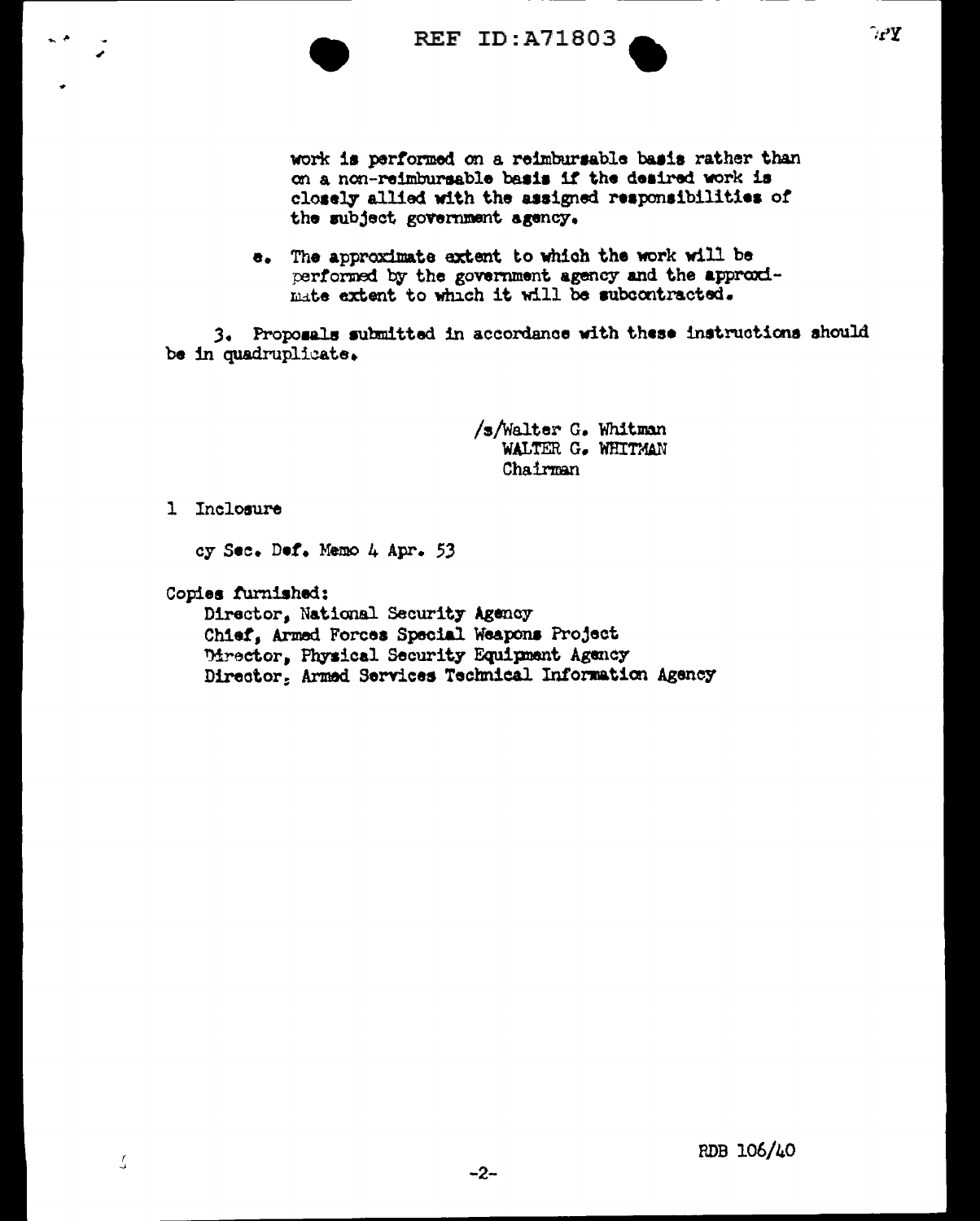<u> ID:A71803-</u> tNform<del>atijn -</del>

 $C$  O P  $Y$ 

ONR:434:CVLS:gb NR OLL OLL Ser OOLOL

 $7$  May  $53$ 

From: Chief of Naval Research To: Navy Comptroller

Tiar Chief of Naval Operations (Op 37)

- Subj: Permission to transfer funds to the National Bureau of Standards, Department of Commerce for a temporary acceleration of Government Order NA 26-47; request for
- (1) Director of National Security Agency 1tr Ser 1970 dtd Emals 23 April 1953 to ONR
	- (2) Director of Mational Security Agency ltr Ser Shl dtd 2 March 1953 to the Searetary of Commerce
	- (3) Ltr of Acting Searctary of Commerce to Director of National Security Agency dtd 23 March 1953

1. Because of the success of a symposium hald in the summer of 1952 at the Institute for Rumerical Analysis of the National Bureau of Standards, the Director of the National Security Agency requested by enclosure (1) that arrangements be made by this Office to hold another such symposium in the summer of 1953. This symposium will be concerned with research necessary to maintain a favorable position for the United States with regard to secure communications and related methods, devices, and countermeasures. It will also carry out on the electronic digital computing equipment installed at the Institute for Muserical Analysis, computations reducing theoretical advances to concrete numerical terms from which improved operating techniques may be derived. More detailed information would up-grade this memorandum to Top Secret and can be provided only by the Director of the Mational Security Agency.

2. The importance of the problems to be discussed is attested by the Director of the National Security Agency in enclosure (2) which contained a request that the work be carried out at the National Dureau of Standards. By reference (3), the Acting Secretary of Commerce signified willingness to conduct the Symposium. Funds in the amount of  $370<sub>2</sub>000$  were subsequently transferred by the Director of the Rational Security Agency to this Office for support of the proposed Symposium and for other expenses insidental to the maintenance of continuity in the program. The highly classified character of the problems to be discussed makes it advisable that the proposed Symposium be held in a government establishment.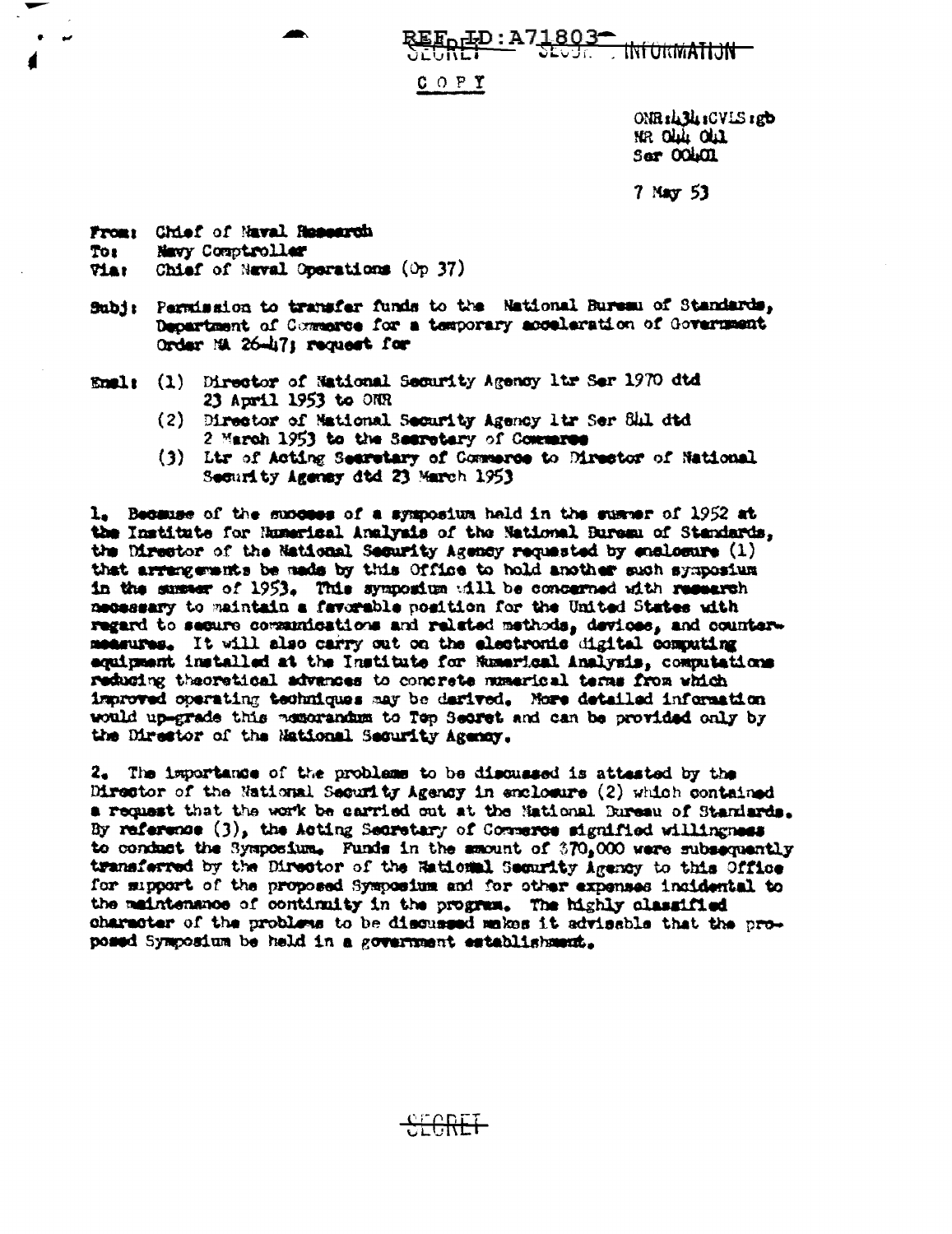### A71803, **REF**

#### $COPY$

ONR #134 : CVLS 1gb MR OLL OLL

#### Subj: Parmission to transfer funds to the Mational Dureau of Standards, Department of Counsrue for a temporary acceleration of Government Order NA 26-17; request for

 $3.4s$  stated in enclosure  $(2)_s$  the majority of the participants in the proposed Symposium will be scientists employed on temporary, excepted appointments for a pariod of two months. It has been necessary to make early commitments to these gentlemen in order to be sure of obtaining their services before they make other arrangements for the summer.

4. It is requested that permission be granted to this Office to transfer funds in the amount of \$70,000 to the National Bureau of Standards to finance the work requested by the Director of the National Security Agency.

C.V.L.Smith G.Butler 29 Apr 53

 $-HHET$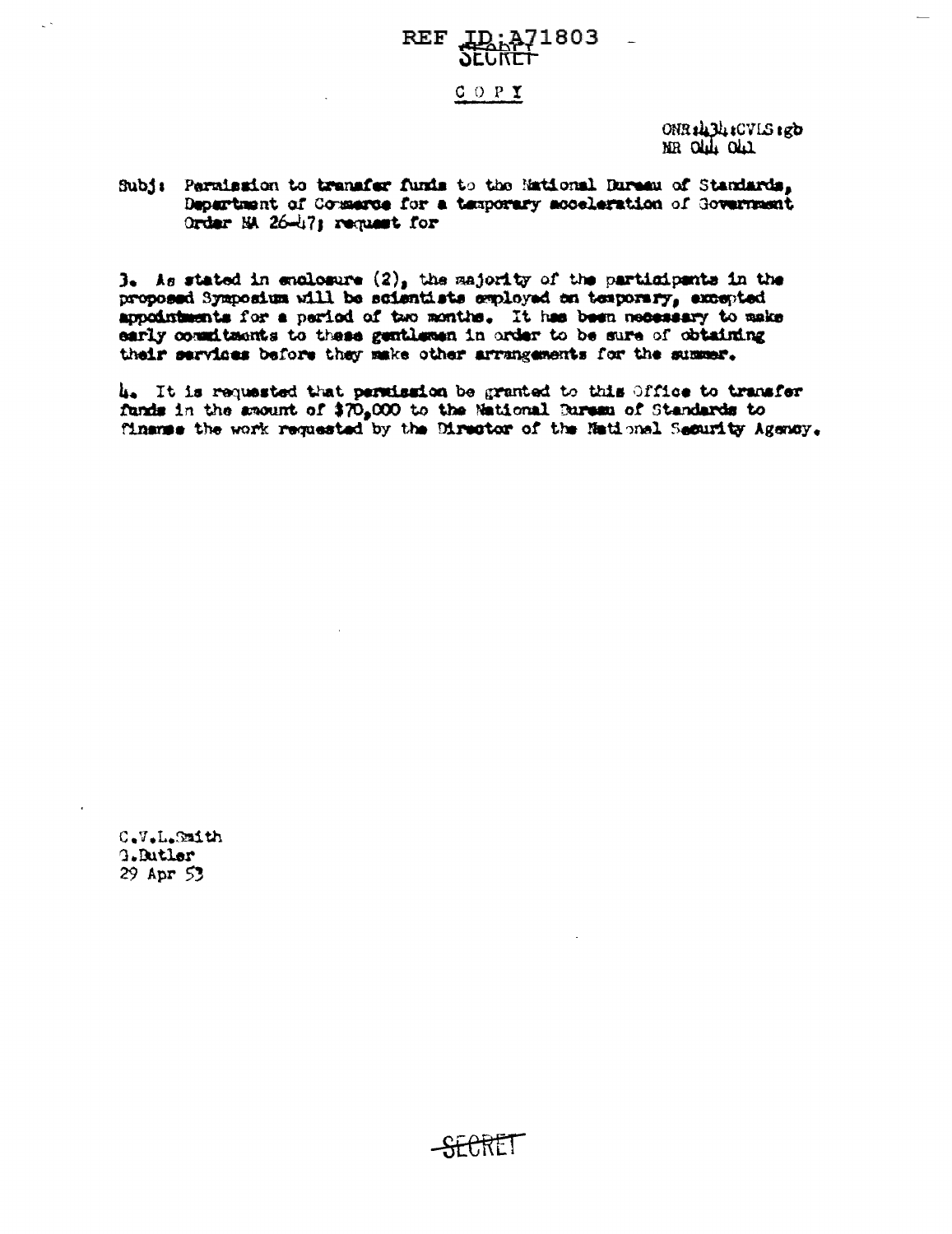$\mathbb{R}$  ,  $\mathbb{R}$ 

TAB<sub>7</sub>

**Serial: 1970** 

23 April 1953

SUBJECT: Additional Fiscal Year 1953 Funds for Government Order Naonr 26-47 with National Bureau of Standards for SCAMP

TO: Chief of Naval Research Department of the Navy ATTENTION: Code 434, Computer Branch

References:  $(a)$ DIRAFSA Ltr. Serial 0459, 19 Jul 52  $(b)$ NES Ltr, Serial 11.0, 4 Har 53 NSA Ltr, Serial 1261, 20 Mar 53  $(c)$ 

1. Previous work for this Agency has been conducted at the University of Californis at Los Angeles as a task under Government Order Naonr 26-47 between the National Bureau of Standards and the Office of Naval Research. The mitial support for SCAMP was provided 19 July 1952 and the work was outlined in reference (a). It is proposed to contime the work under the above task. In addition, you are hereby authorized to make such contractual arrangements directly with the University of California as is deemed necessary to comply with the standards imposed by the Civil Service Commission, the operating procedures of the National Burean of Standards and the purposes of SCAMP as outlined in reference (a). It is requested that any contractual arrangements made under authority of this Hilitary Interdepartmental Purchase Request cite the fund authority therefor, and that three copies of each document be addressed to Director. National Security Agency, ATTENTION: NSA 3022.

2. Reference (b) contains a proposal for continuation of SCAMP for another year at an estimated cost of \$70,000.00. This estimate is considered reasonable, and funds in this amount are being transferred by Military Interdepartmental Purchase Request.

3. It is requested that the period of services of this work be adjusted to commence 1 March 1953 and to end 28 February 1954. This adjustment will provide continuity